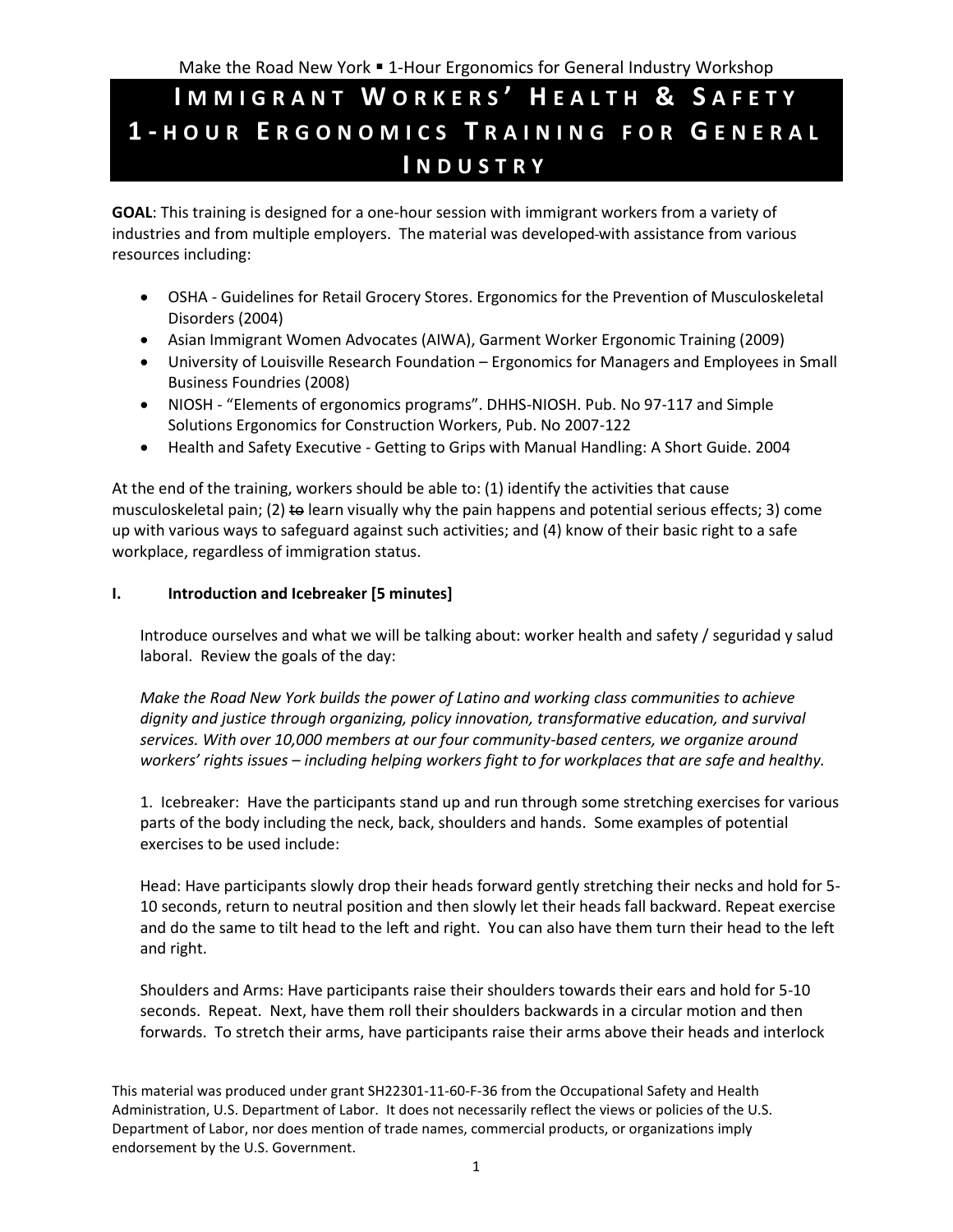Make the Road New York . 1-Hour Ergonomics for General Industry Workshop fingers with their palms upward and hold position for 5-10 seconds. In the same manner have them stretch their arms behind their backs and then out in front of them. Repeat as needed. Wrists and hands: For the hands, have participants straighten and separate their fingers and then bend their fingers and the knuckles and finally create a fist. Hold each pose for 5-10 seconds. For wrists, place palms together with the elbows out and slowly push the fingers and palms together. Next with arms extended forward and elbow straight, grab the left hand with the right and slowly bend the left wrist downward until there's tension. Do the same with the right hand and wrist. Hold these positions for 5-10 seconds and repeat.

Back: Have participants stand with legs slightly apart and hands at the waist. Slowly have them bend forward, to the sides and back. Next, do a seated spinal twist with participants in chairs and have them slowly twist to the right and left, grabbing the back of the seat and without moving their hips. . Hold these positions for 5-10 seconds and repeat.

2. Explain that today we are going to talk about workplace hazards that can cause pain to your muscles and joints. Usually, people don't consider the activities that cause this kind of pain as dangerous. When you think of workplace hazards you might think of really dangerous situations like working on a scaffold or with chemicals or electrical wires. But other daily situations and activities at work that cause pain to your muscles and joints can be just as dangerous and have serious longterm effects if not addressed.

### **II. Pre Test (5 Minutes)**

Administer the pre-test which is the same as the post-test. Explain that this is not a formal test and that we simply want to know what participants already know before the training and what they learn afterwards.

### **III. Body Mapping Hazard Identification – Small Group Activity [20 minutes]**

**GOAL**: for participants to start identifying pains to muscles and joints and the activities that cause the pain in their own workplaces.

**Small Group Activity:** Break the group into smaller groups based on the industry in which they work and distribute **HANDOUT 1, Body Map**, Ask participants to identify the parts of the body where they have felt pain, numbness, tingling, weakness, swelling, or stiffness and mark the map with dots, For each dot, have them list the specific activities at work that caused those pains. Have different colored dots labeled with very mild pain, mild pain, moderate pain, severe pain to draw out the different levels of pain, stiffness etc. that people are experiencing.

**Discussion**: After you see that a large portion of the group has finished, ask for groups to share their experience in work places and what impact did it had on their health or safety. Use butcher paper to record parts of the body affected and activities that caused the pain. Ensure that the following activities are captured – Grabbing with excessive force, Lifting, Leaning, Twisting body, Working on the floor/on your knees, Squatting, Bending, Working with objects overhead, Excessive reaching, Repetitive Movements, Pushing/Pulling, Working with Vibrating tools and/or objects .

### **IV. Ergonomics for General Industry PowerPoint Presentation [15 minutes]**

This material was produced under grant SH22301-11-60-F-36 from the Occupational Safety and Health Administration, U.S. Department of Labor. It does not necessarily reflect the views or policies of the U.S. Department of Labor, nor does mention of trade names, commercial products, or organizations imply endorsement by the U.S. Government.